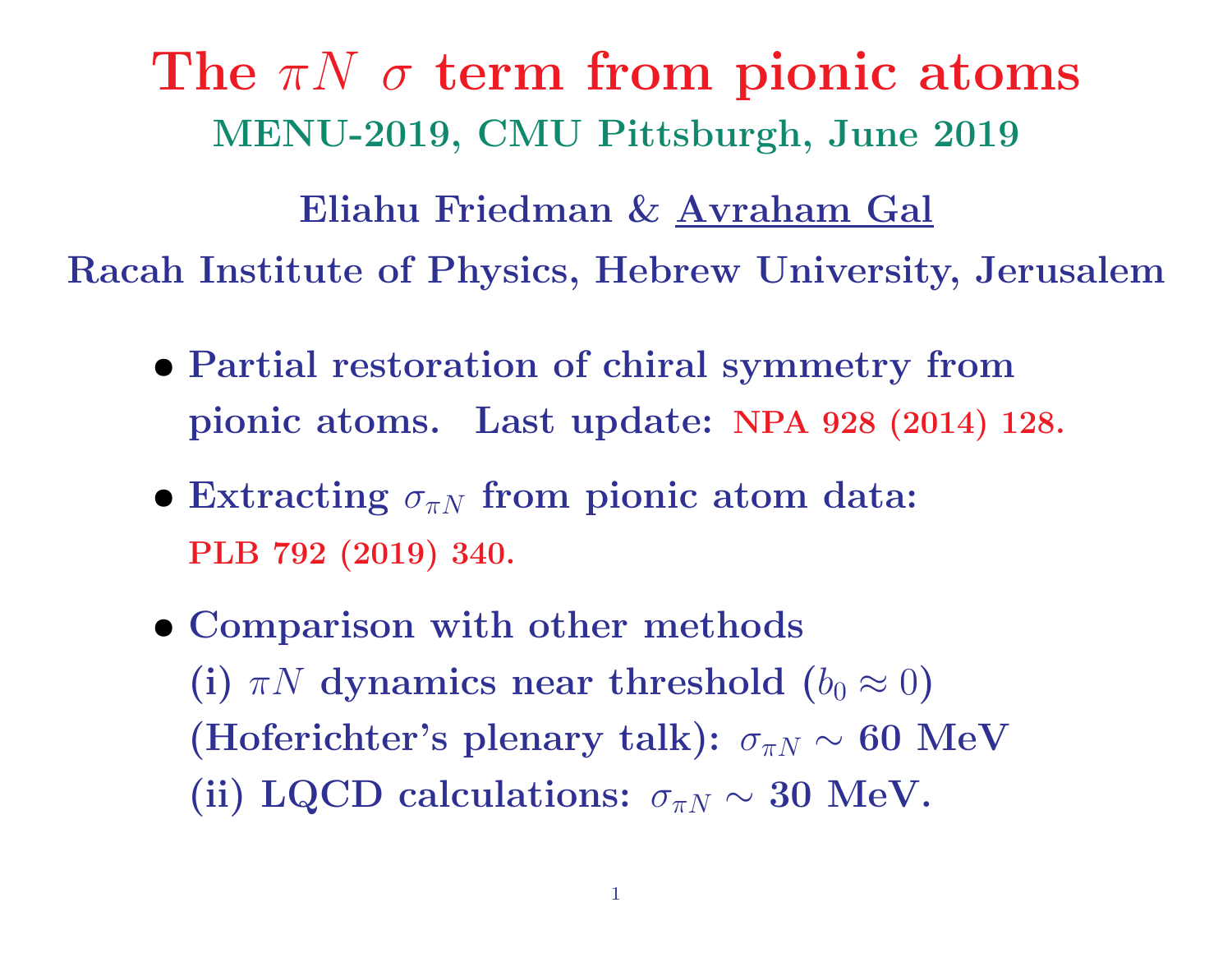#### The pion-nucleon  $\sigma$  term  $\sigma_{\pi N}$  $=$   $\frac{\bar{m}_q}{\bar{m}_q}$  $\frac{m_q}{2 m_N} \, \Sigma_{u,d} \langle N | \bar{q} q | N \rangle, \; \; \bar{m}_q$  $=$   $\frac{1}{1}$  $\frac{1}{2}(m_u+m_d)$

records the contribution of explicit chiral symmetry breaking to the nucleon mass  $m_N$  arising from the non-zero value of the <sup>u</sup> and d quark masses in QCD.



various calcs. of  $\sigma_{\pi N}$ chiral extraps. of  $\sigma_{\pi N}$ N.Yamanaka et al.(JLQCD) PRD <sup>98</sup> (2018) <sup>054516</sup>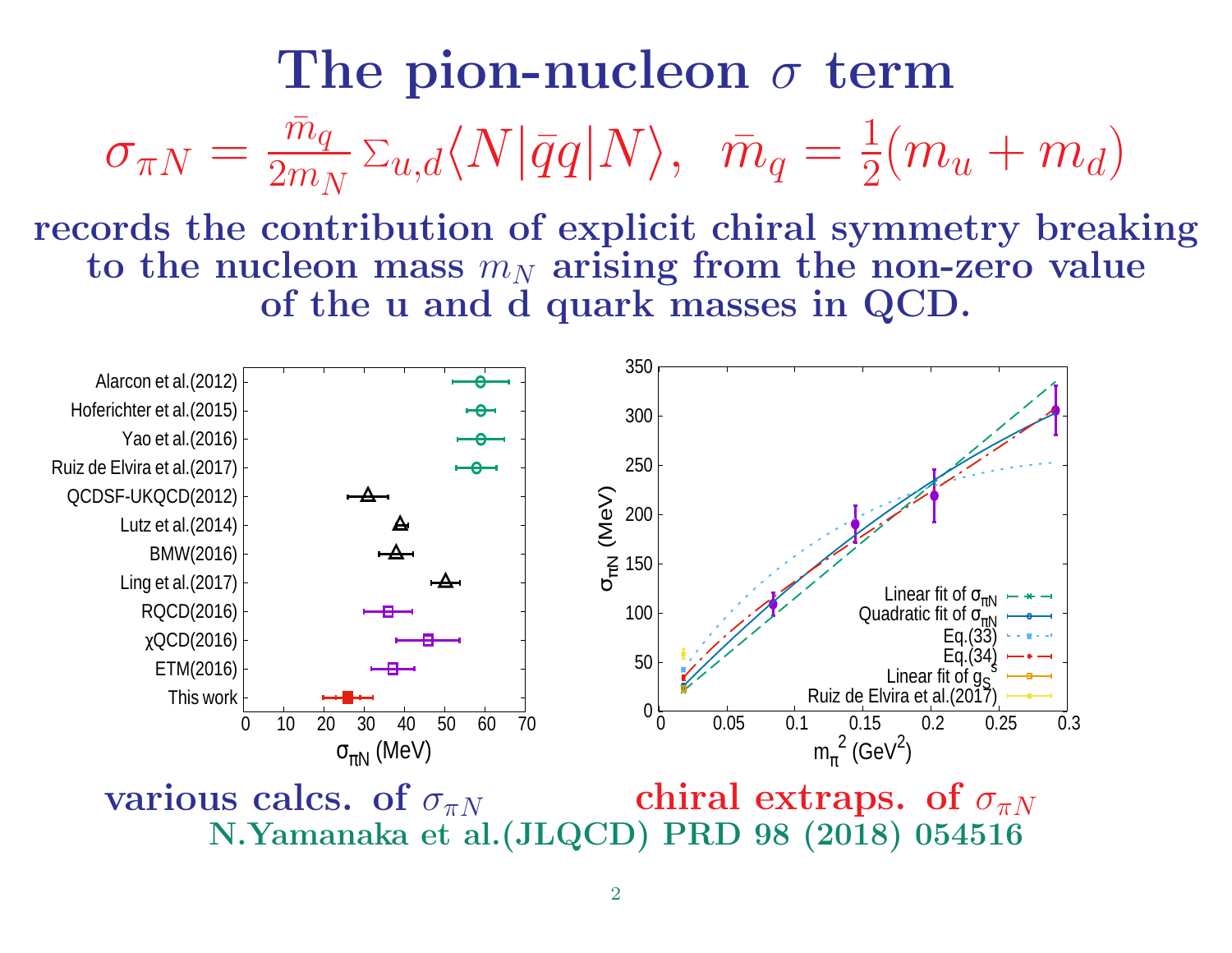# Partial restoration of chiral symmetry in/from <sup>p</sup>ionic atoms Update: Friedman-Gal, NPA <sup>928</sup> (2014) <sup>128</sup>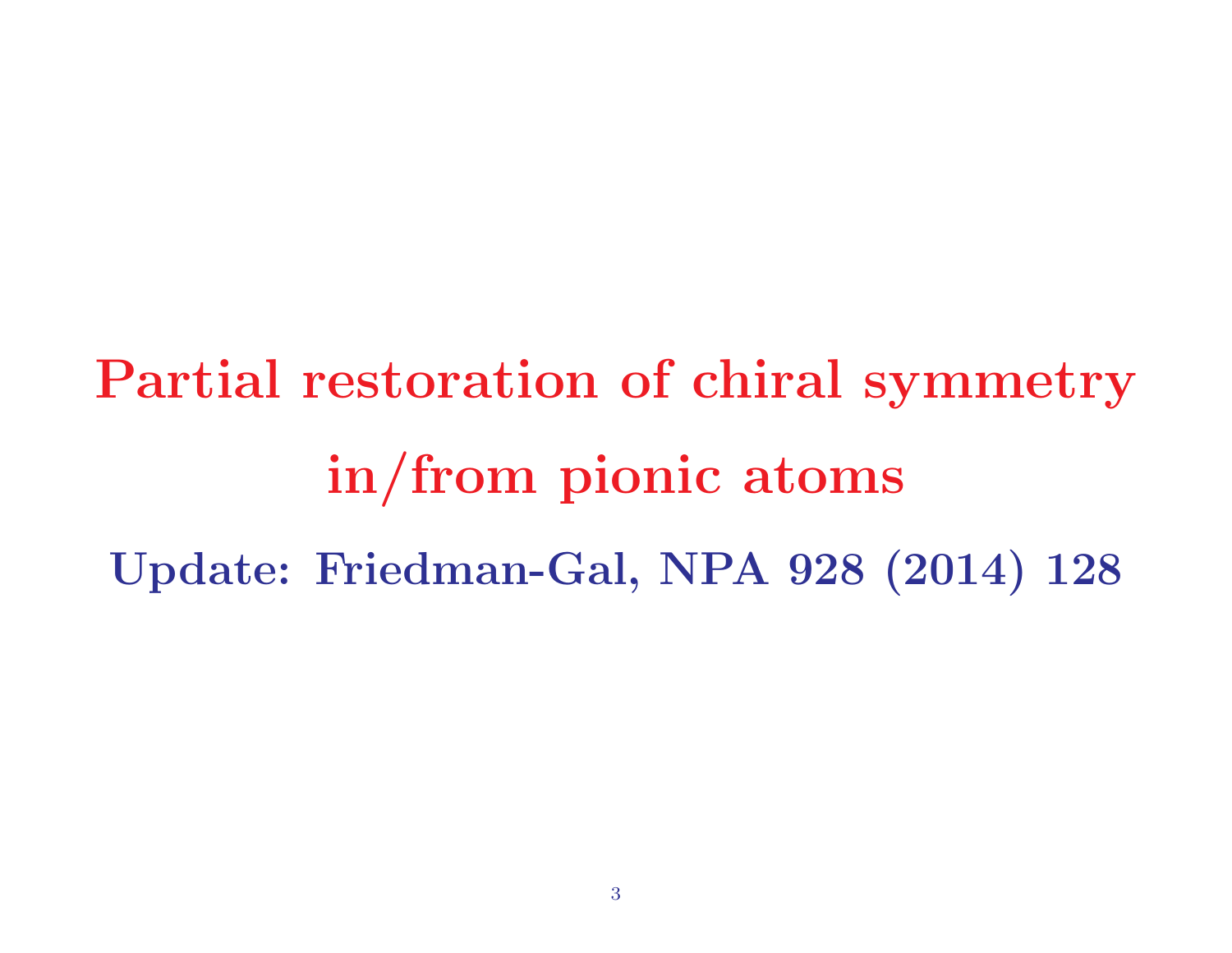### Hadronic (h) atom scenarios

| ${\bf h}$ | $\rm Re\,V_{opt}$       | $\text{Im } V_{\text{opt}}$ | comments        |
|-----------|-------------------------|-----------------------------|-----------------|
| $\pi^-$   | vol. repulsion          | moderate                    | excellent data  |
|           | surf. attraction        |                             | well underst.   |
| $\sum$    | vol. repulsion moderate |                             | limited data    |
|           |                         |                             |                 |
|           | tail attraction         |                             | poorly underst. |
| $K^-$     | attractive              | absorptive                  | good data       |
|           | how deep?               | $1N$ vs. $2N$               | open problems   |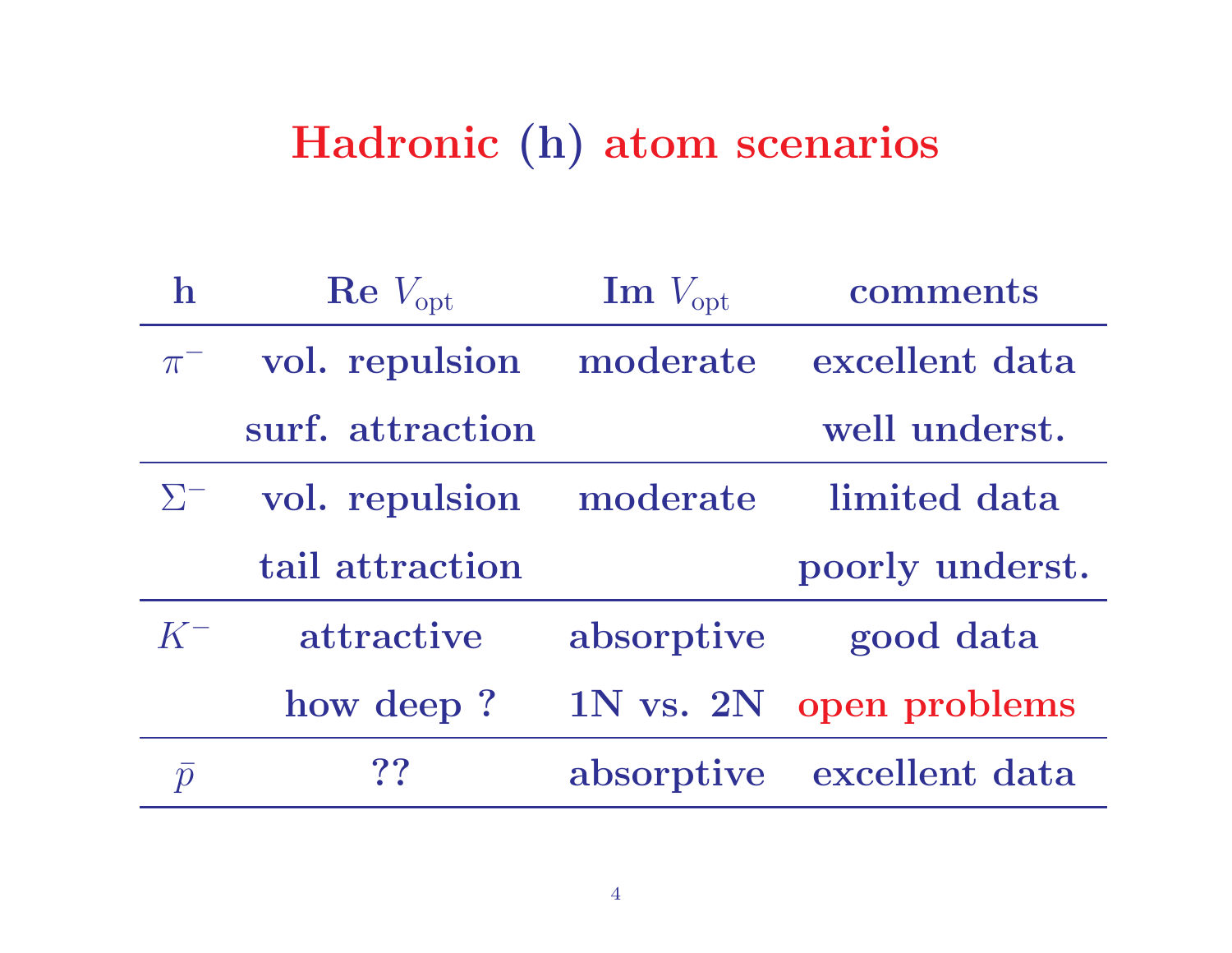### Optical model analyses of hadronic atom data

- Handle large data sets across periodic table.
- Identify characteristic entities, thereby linking microscopic approaches to experiments. Tools of the trade: optical potential variants
	- $\bullet$  Make  $V_{\mathrm{opt}}$  functional of the nuclear density  $\rho$ .
	- Respect the low-density limit  $V_{\text{opt}}(\rho) \to t_{hN} * \rho$ .
	- $\bullet$  For pions, consider  $\rho_n$  $-\rho_p$  dependence of  $b_1$  $\bold{using}\ r_n$ −  $r_p$  $\approx \gamma$  $N{-}Z$  $\frac{-Z}{A}+\delta \text{ with }\gamma\approx 1.0\pm 0.1\text{ fm}.$
	- Introduce self consistently medium effects, particularly subthreshold hN kinematics.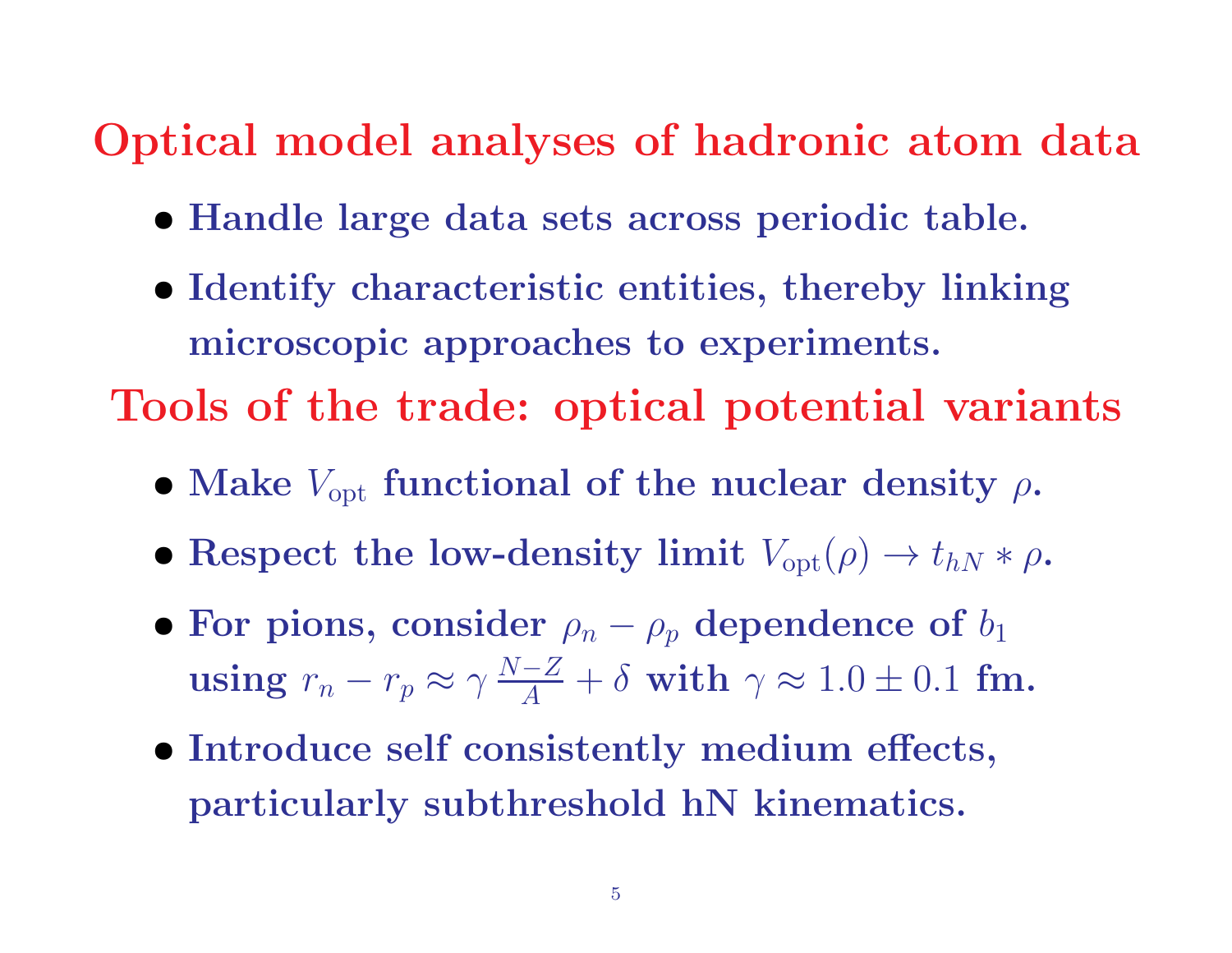#### Self-consistency in mesic-atom & nuclear calculations Cieplý-Friedman-Gal-Gazda-Mareš, PLB 702 (2011) 402



 ${\bf in\text{-}medium}$   $\pi$  $-$  energy shift in-medium  $K^-$  energy shift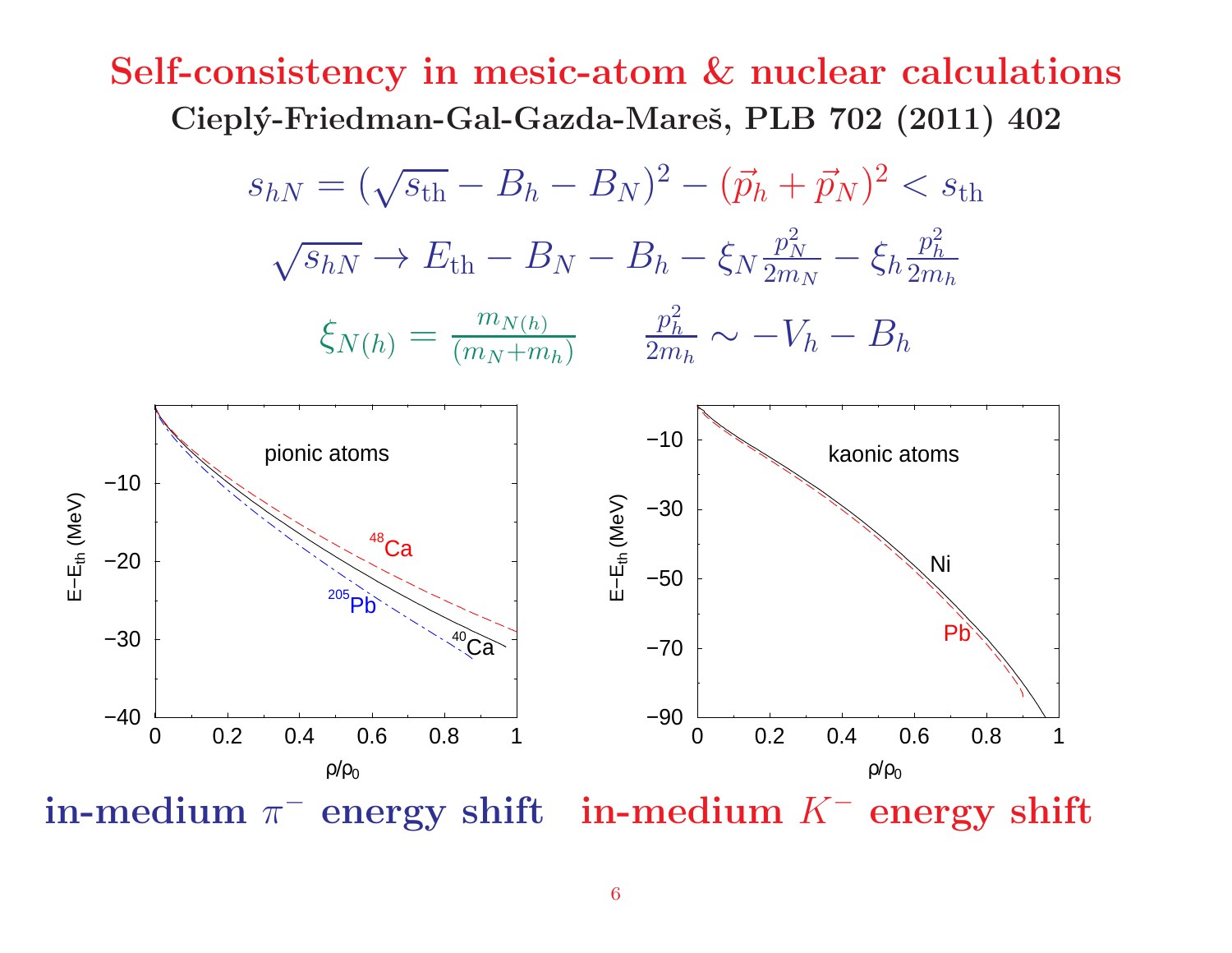## In-medium  $hN$  amplitudes Friedman-Gal-Mareš, PLB 725 (2013) 334 Cieplý-Friedman-Gal-Mareš, NPA 925 (2014) 126

• KG equation and self-energies:

 $\left[ \nabla^2 + \tilde{\omega}_h^2 - m_h^2 - \Pi_h(\omega_h, \rho) \right] \psi = 0$  $\tilde{\omega}_h = \omega_h - i \Gamma_h/2$ ,  $\omega_h = m_h - B_h$  $\Pi_h(\omega_h, \rho) \equiv 2\omega_h V_h = -4\pi \frac{\sqrt{s}}{m_N} f_{hN}(\sqrt{s}, \rho)\rho$ 

- Pauli blocking (Waas-Rho-Weise NPA 617 (1997) 449):  $f_{hN}^{\text{WRW}}(\sqrt{s}, \rho) = \frac{f_{hN}(\sqrt{s})}{1+\xi(\rho)(\sqrt{s}/m_N) f_{hN}(\sqrt{s})\rho}, \xi(\rho) = \frac{9\pi}{4p_F^2} I(\tilde{\omega}_h)$
- $\sqrt{s}$ :  $\Lambda^*(1405) \Rightarrow f_{K^-N}(\sqrt{s}), N^*(1535) \Rightarrow f_{nN}(\sqrt{s}).$ In medium  $\Rightarrow$  go subthreshold:  $\delta\sqrt{s} = \sqrt{s} - \sqrt{s_{\text{th}}}$  $\delta\sqrt{s}\approx-B_{N}\frac{\rho}{\overline{\rho}}-\xi_{N}B_{h}\frac{\rho}{\rho_{0}}-\xi_{N}T_{N}(\frac{\rho}{\overline{\rho}})^{2/3}+\xi_{h}\text{Re }V_{h}(\sqrt{s},\rho)$
- A self-consistency cycle in  $\delta\sqrt{s}$  for given  $\rho$ .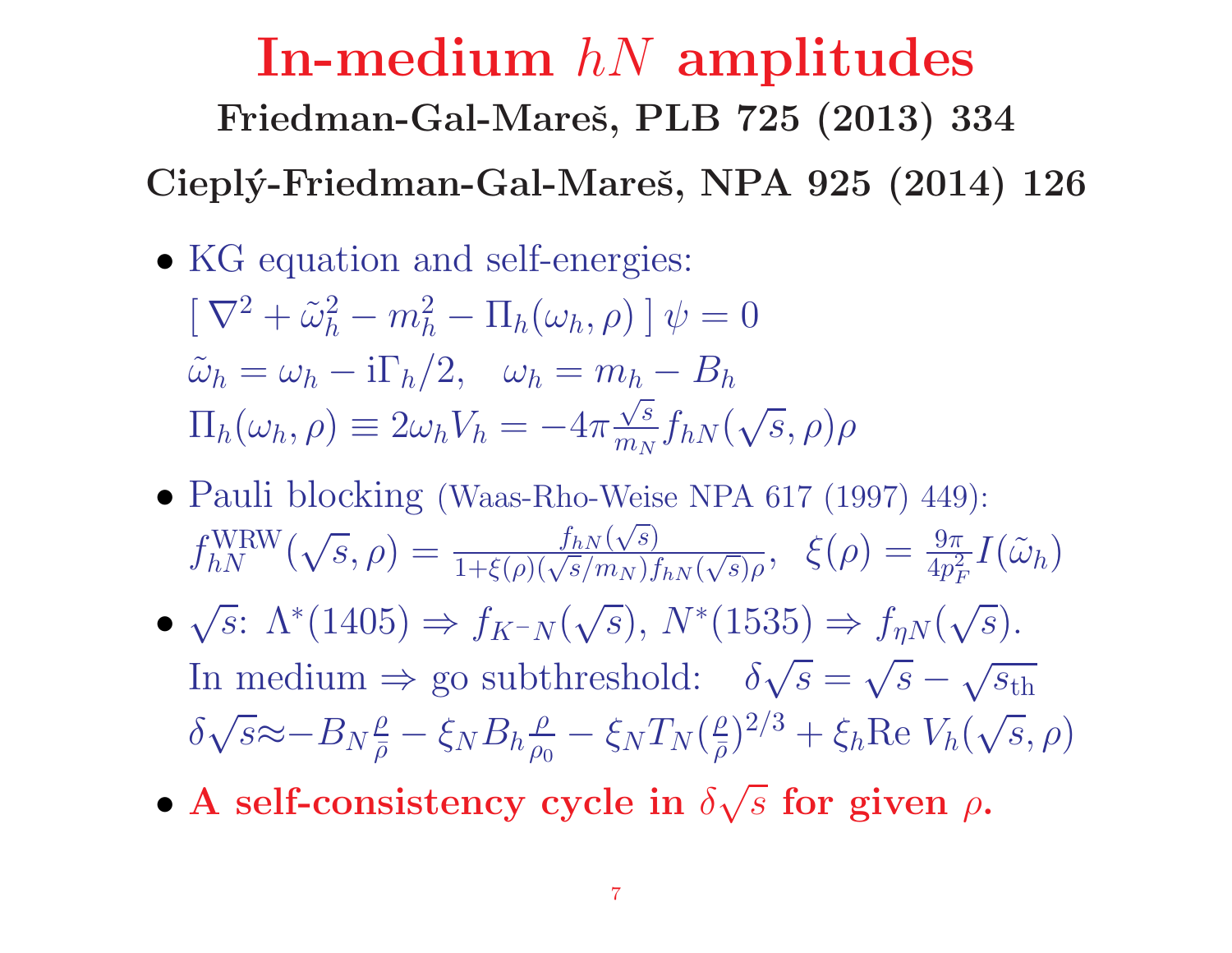### Pion-nucleus optical potential Ericson-Ericson form (1966)

- $2\mu V_{\text{opt}}(r) = q(r) + \vec{\nabla}$ .  $\left(\right)$  $\alpha_1(r)$  $1+\frac{1}{2}$  $\frac{\alpha_1(r)}{\frac{1}{3}\xi\alpha_1(r)}+\alpha_2(r)\Big)\,\vec{\nabla}$  $\left.\rule{0pt}{12pt}\right)$ with s-wave q(r) and p-wave  $\alpha({\bf r})$ .
- $q(r) \sim b_0[\rho_n(r) + \rho_p(r)] + b_1[\rho_n(r) \rho_p(r)]$  $+4B_0\rho_n(r)\rho_p(r)$ ,  $b_0 \rightarrow b_0$ − 3  $\frac{3}{2\pi}(b_0^2+2b_1^2$  $\binom{2}{1}p_F$
- On-shell values from  $\pi$ <sup>-</sup>H &  $\pi$ <sup>-</sup>D atoms (PSI):  $b_0^{\rm free}=0.0076(31)\;m_\pi^{-1}$  $\begin{array}{cc} -1 & b_1^{\text{free}} \ \pi & 1 \end{array}$  $= -0.0861(9) m_{\pi}^{-1}$  $\pi$ LO  $\chi$  limit:  $b_0^{\text{TW}} = 0$ ,  $b_1^{\text{TW}}$  $= -\frac{\mu_{\pi N}}{2}$  $8\pi f_\pi^2$ π  $= -0.079$   $m^{-1}$ π
- GMOR:  $f_\pi^2$  $\tilde{\pi}^2(\rho)$  $f_\pi^2$  $\pi$  $= \frac{<\bar{q}q>_{\rho}}{}$  $<\!\!\bar{q}q\!\!>_0$  $\simeq 1-\frac{\sigma\rho}{2}$  $m_\pi^2$  $2\overline{f}\pi^2$  $\pi$  $\Rightarrow \sim b_1^{-1}$  $\frac{-1}{1}(\rho)$

 $\bullet$   $\alpha_1(\mathbf{r})$ :  $b_0 \rightarrow c_0$ ,  $b_1 \rightarrow c_1$   $\alpha_2(\mathbf{r})$ :  $B_0 \rightarrow C_0$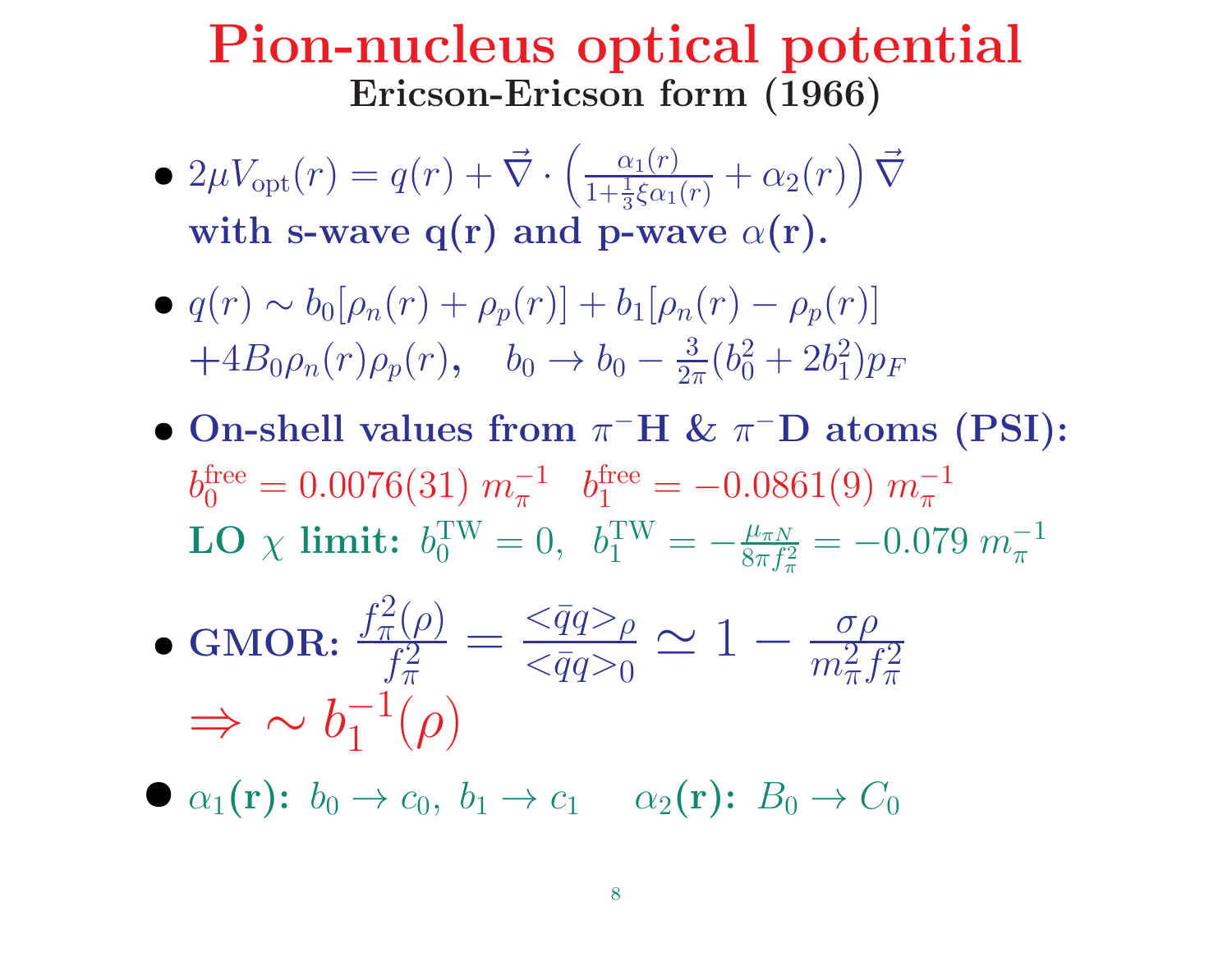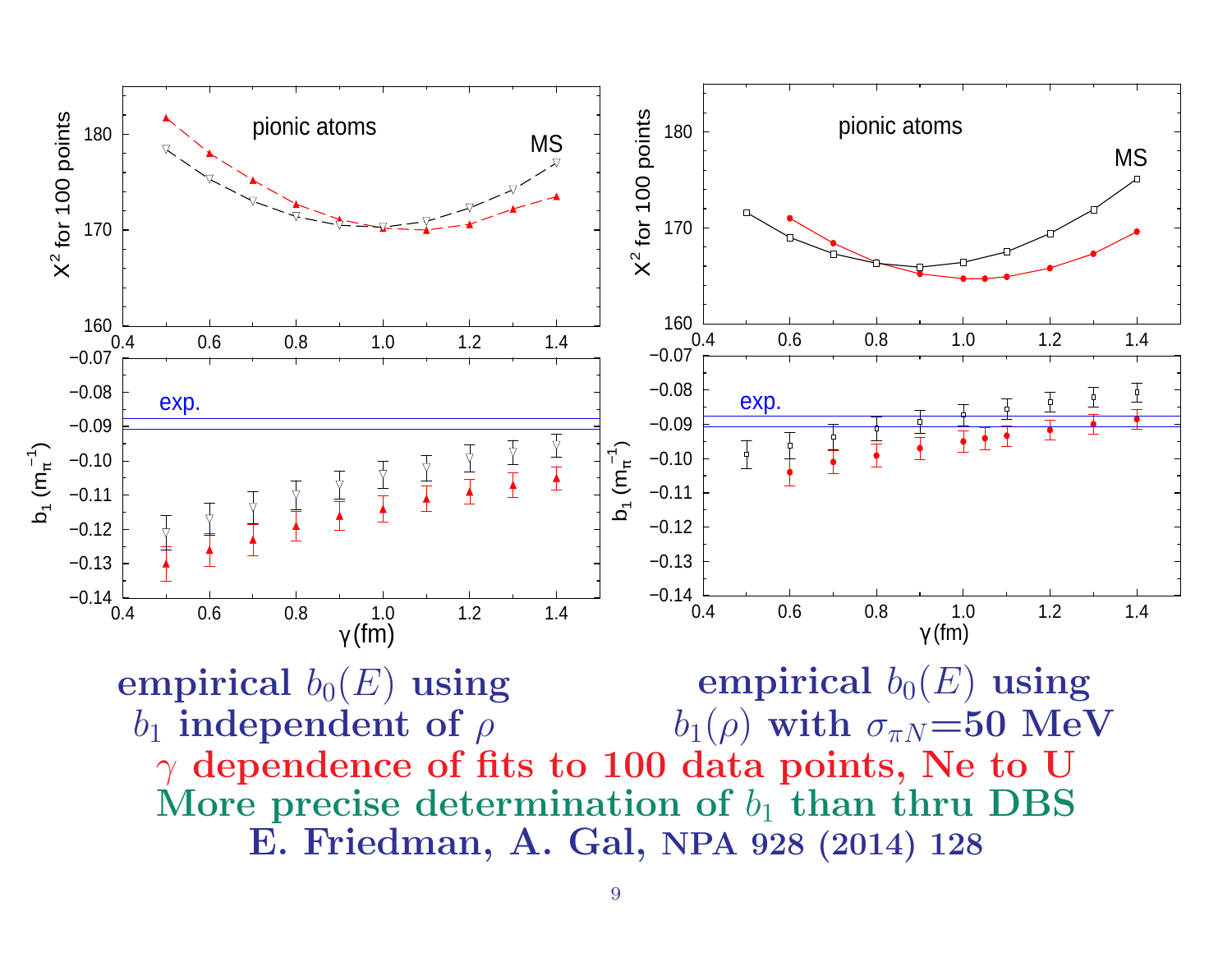

E. Friedman et al., PRL <sup>93</sup> (2004) 122302, PRC <sup>72</sup> (2005) <sup>034609</sup>  $\textbf{PSI}$  results reproduced with  $b_1(\rho)$  ansatz (Weise, 2000)  $b_1(\rho)=-\frac{\mu_{\pi N}}{8\pi\,f^2(\rho)}$  $8\pi f_\pi^2$  $\overline{\pi^2(\rho)}$  ,  $f_\pi^2$  $\mathcal{L}_{\pi}^{2}(\rho)$  $f_\pi^2$ π  $\equiv \frac{<\bar{q}q>_{\rho}}{}$  $<\!\!\bar{q}q\!\!>_0$  $\simeq 1-\frac{\sigma\rho}{2}$  $\overline{m^2}$  $_{\pi}^{2}f_{\pi}^{2}$ π , applied for  $\sigma = 50$  MeV Consistency between  $\pi^-$  atoms  $\&$   $\pi^\pm$  scattering deductions.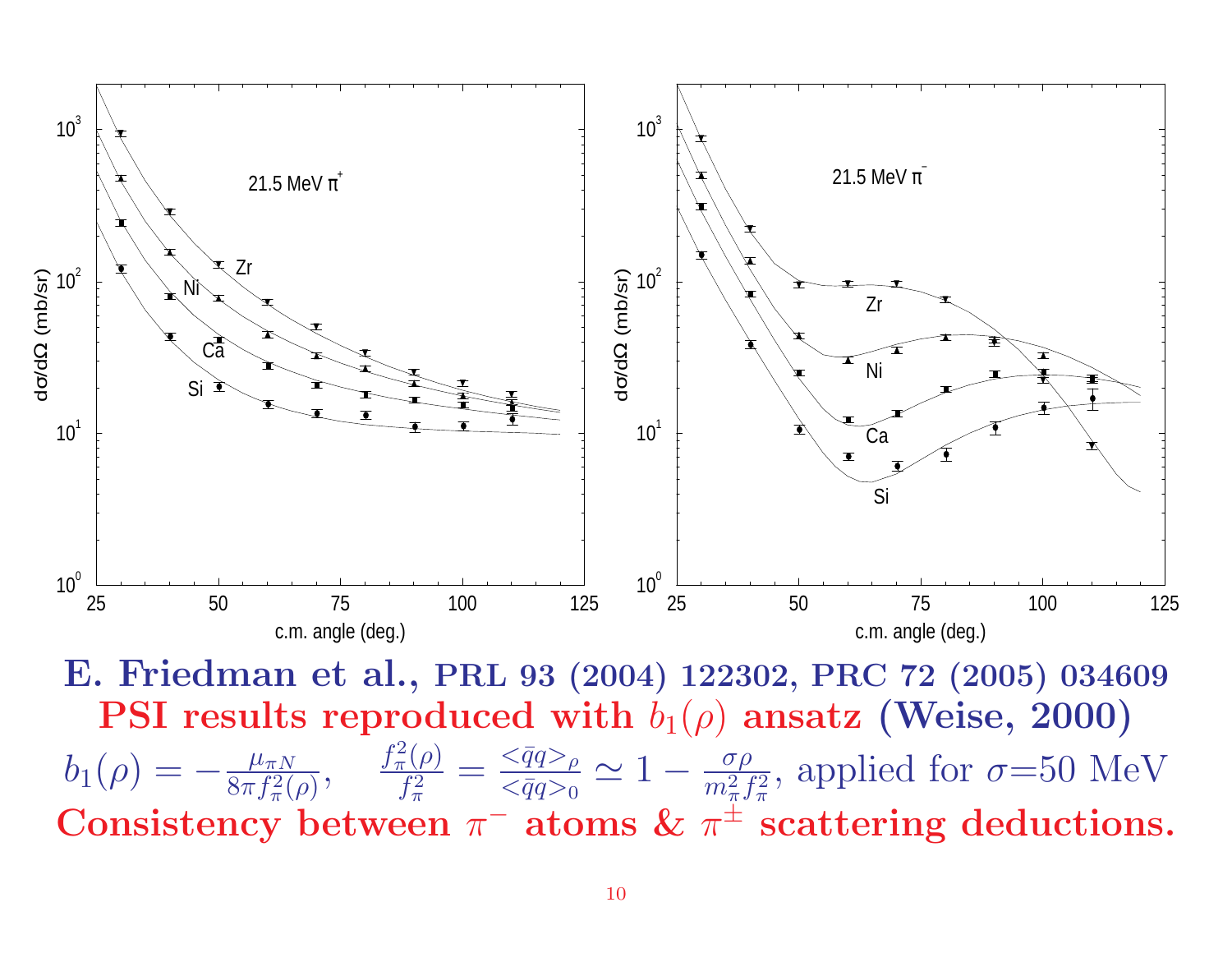Constraining the pion-nucleon  $\sigma$  term from pionic atoms Recent: Friedman-Gal, PLB <sup>792</sup> (2019) <sup>340</sup>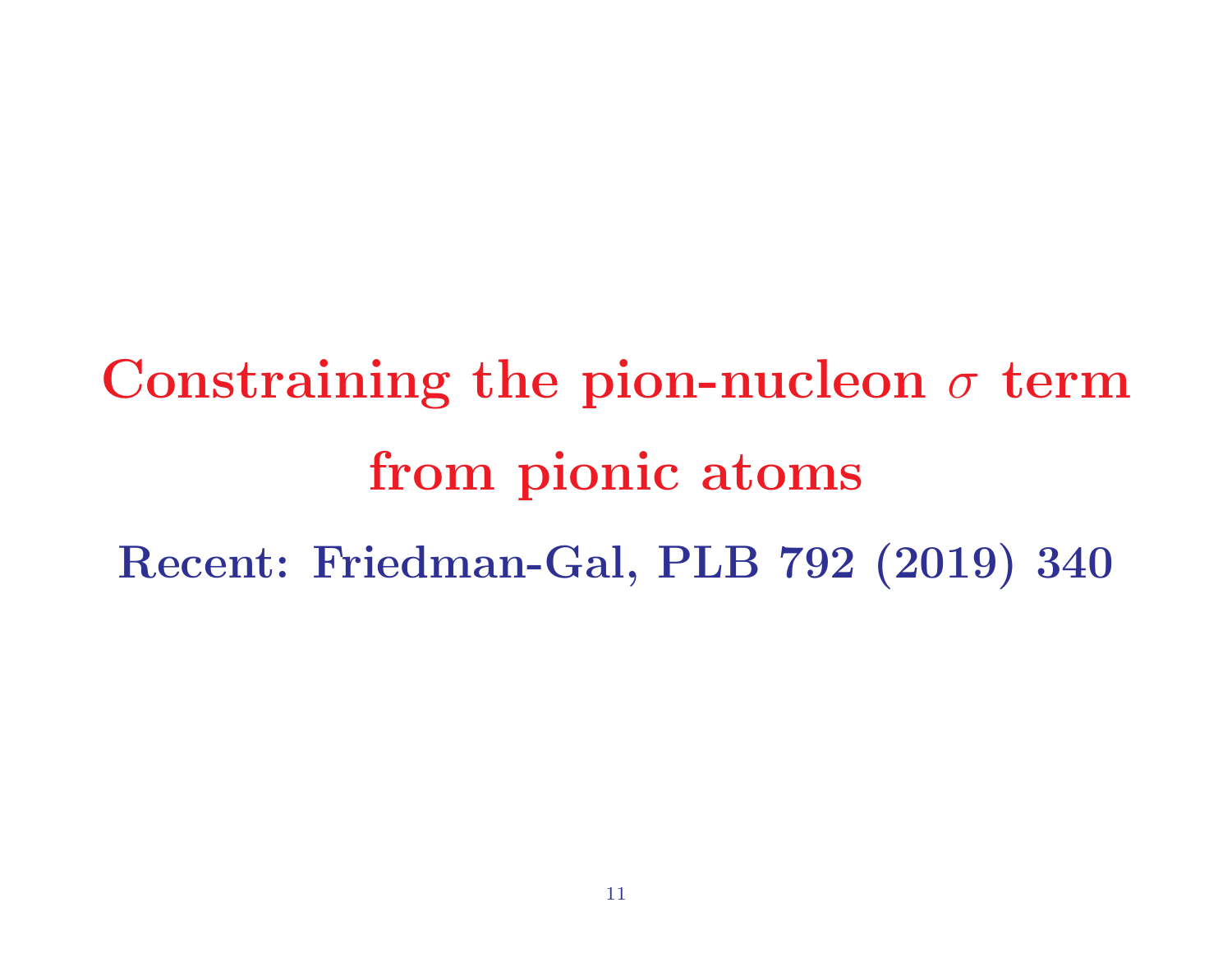Fitting  $\sigma_{\pi N}$  to  $\pi^-$  atom data  $\approx$ 100 data point, shifts and widths, across the periodic table,  $\approx$ 10 are from deeply bound pionic atoms.

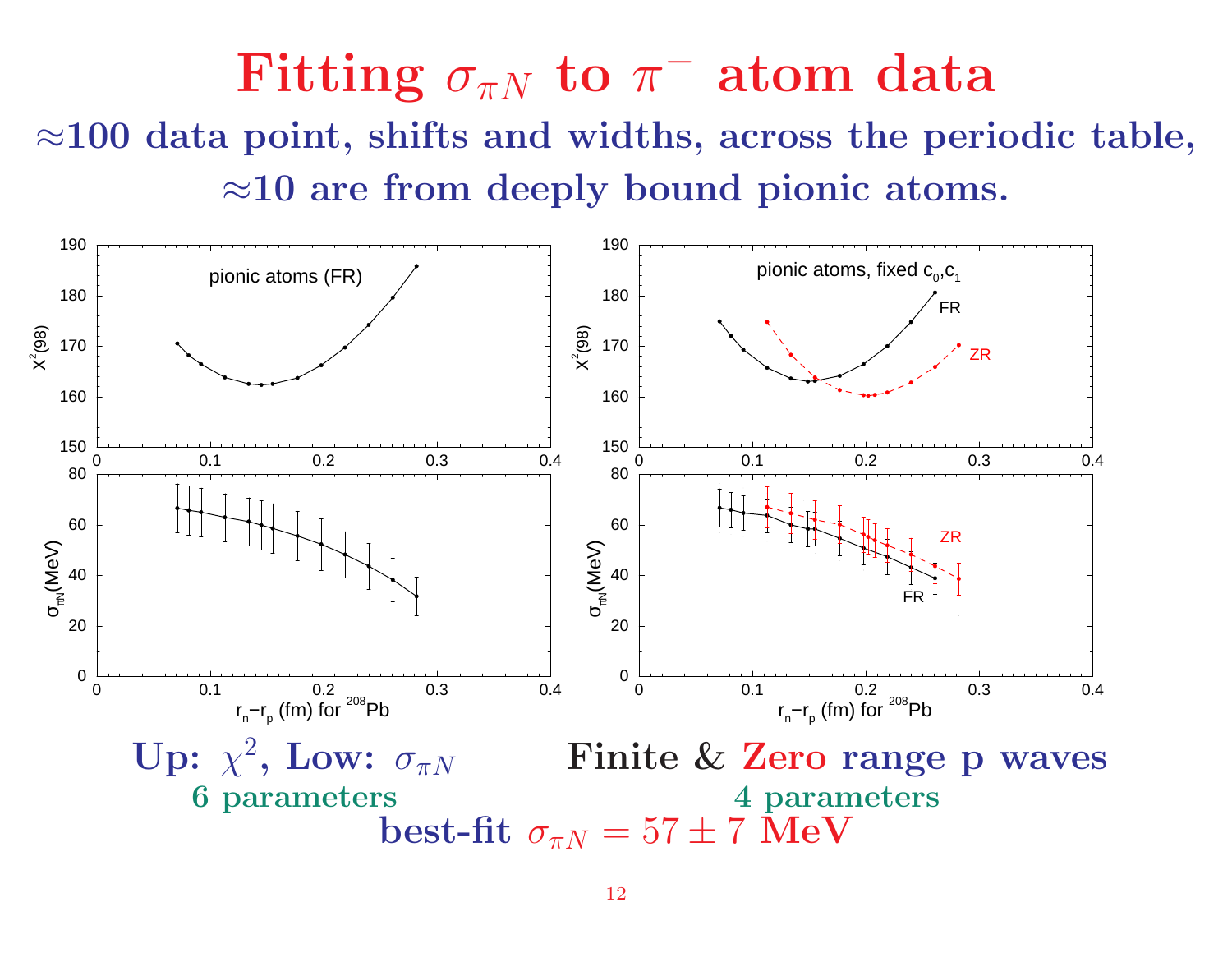## Discussion & Summary

Stability to p-wave potential parameters



Horizontal lines mark the SAID free-space values of the  $\pi N$  scattering volumes.

Resulting  $\sigma_{\pi N}$  is robust to fit details.